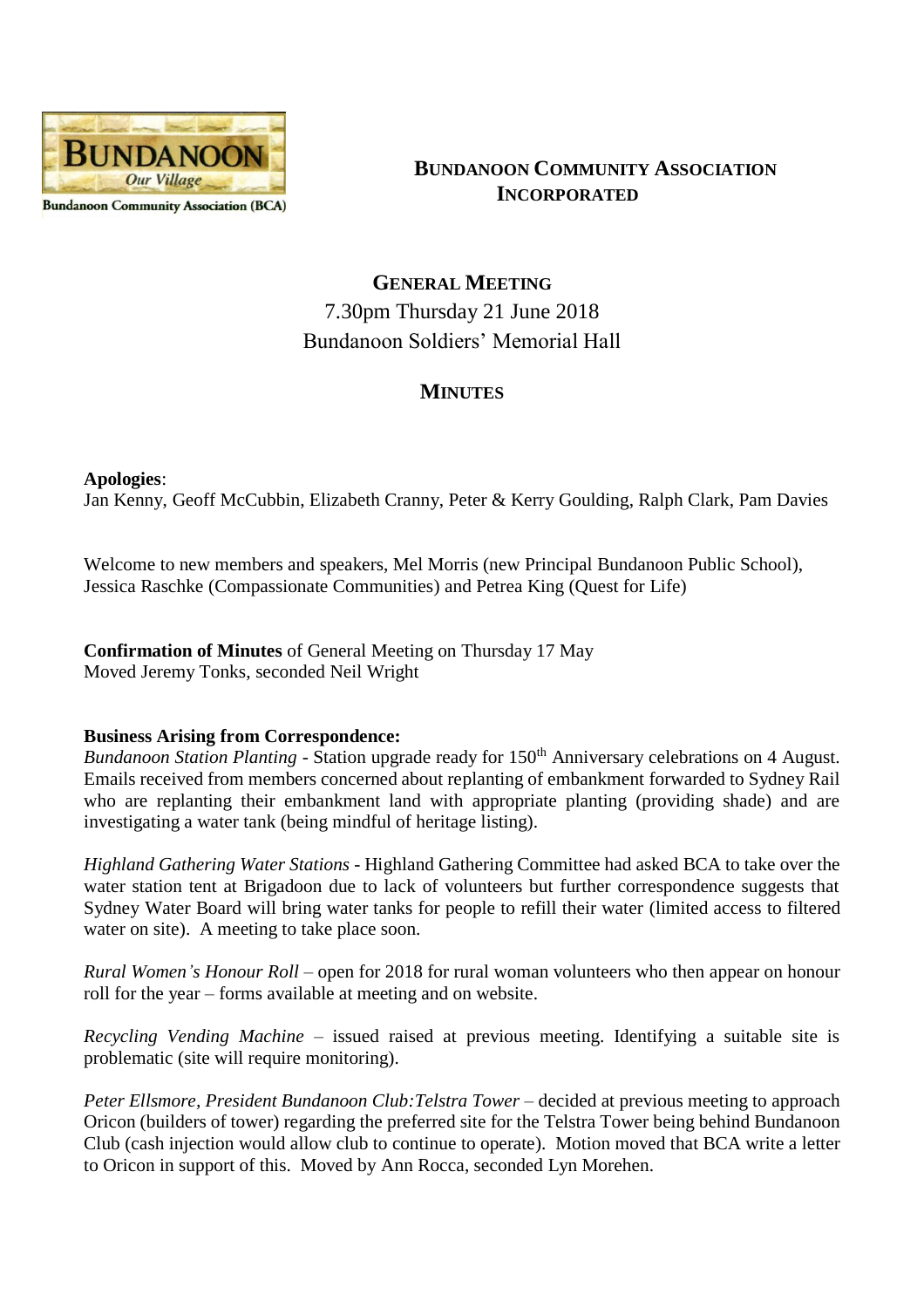*Traffic Management* - requests sent to Council regarding pedestrian crossing outside Bundanoon Primary School & Anzac Parade, and repositioning Stop Sign at Anzac Parade / Church Street to other side of street. Awaiting report from WSC Traffic Management Committee.

*Warrigal* - letter drafted by Ralph Clark sent (and then resent) to Warrigal outlining community concerns re private sale of Warrigal land. Awaiting reply. Christine Miller asked to see a copy of letter.

## **President's Report:**

- Winterfest organisation going well
- Josh Hewitt BCA representative liaising with committee of  $150<sup>th</sup>$  Anniversary of Bundanoon station. Large crowd expected. Traffic to be redirected (markets on same day) from Anzac Parade down Osborne Street. Extra trains, CEO of NSW rail in attendance, pipe band.
- Danien Beets still working on website issues
- Cherie Hobart working miracles with accounts
- Ann Rocca raised the issue of plastic straws for consideration
- Emergency Folder will be prepared by BCA Committee in conjunction with Hall committee

Bruce Marshall expressed concern about littering of disposable coffee cups on road side.

## **Treasurer's Report:**

- Financially \$20,000 ahead compared to this time last year
- JCG new accounting system going well. A significant number of invoices to JCG advertisers have been paid in advance of the issue being distributed – building rapport with advertisers
- Winterfest doing well
- Written financial reports to be provided at end of year and AGM but can be made available at any time on request. Once website working properly, financial reports can be uploaded to website

## **Matters under consideration by Committee:**

*Defibrillator for Hall* – discussions to take place with Hall Committee. Suggestion to contact Bundanoon Medical Centres / Town & Bush Fire Brigades about locating defibrillator outside (on Goods Shed?).

*Burgess Street Storage* - BCA storage shed being designed to relieve people storing items. Decided that it would be unsuitable to share this space with History Group.

### **Sub-Committee Matters:**

Winterfest - Programs in JCG - Kaz Williams encouraged people to pre-register in Winterfest workshop activities. Kaz was congratulated on fantastic program.

## **Any Other Business:**

*Unwanted delivery of Property Life magazine* – motion moved that letter be sent to Property Life magazine requesting Property Life to respect individuals' requests to opt out of receiving the magazine and to honour 'no junk mail' signs on mail boxes. Moved Greg Slater, seconded Henk Janssen. *Moss Vale Aquatic Centre* – collection point for blankets/sleeping bags for the homeless before 1/7.